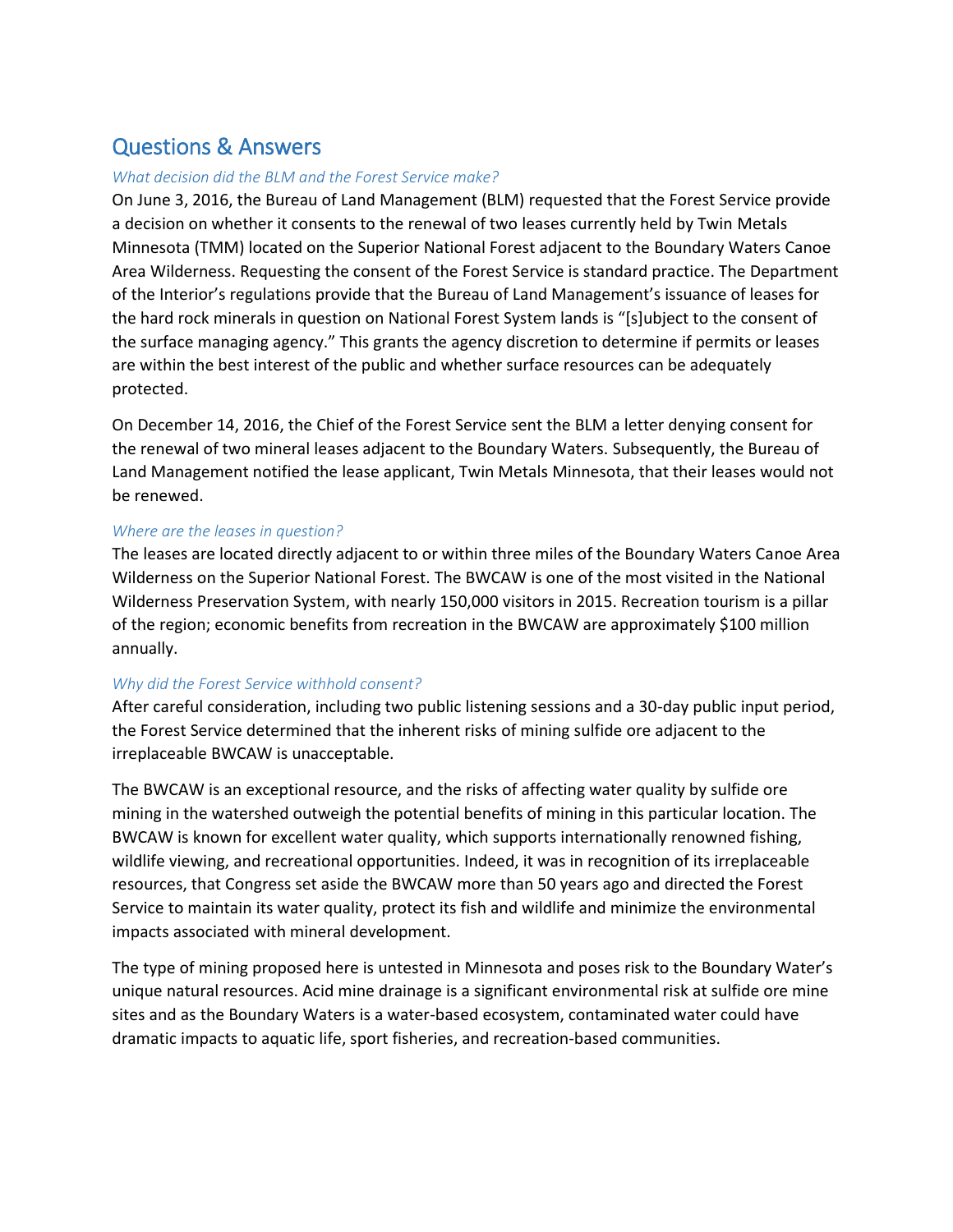### *Did the public have the opportunity to participate in this decision?*

FS and BLM officials held two public listening sessions and a 30-day public input period. Input was collected through the mail, email, and the two public listening sessions held in Duluth and Ely.

# *Why didn't the BLM/Forest Service conduct an environmental analysis under NEPA before making a decision?*

NEPA tasks agencies to assess changes in the physical environment caused by the action the agency proposes to authorize. NEPA does not require a federal agency to consider effects arising from an action it has declined to undertake and that do not represent changes in the physical environment caused by the federal action itself. Actions which do nothing to alter the natural physical environment and maintain the environmental status quo are not subject to NEPA. Therefore, declining to consent to the lease renewals does not require an environmental analysis under NEPA.

Nevertheless, the Forest Service and BLM did choose to hold two listening sessions and to hold a 30-day comment period in order to ensure that all relevant information was before the agencies.

## *Has there been mining in this region previously?*

Yes, the northern region of Minnesota has a history of iron taconite mining. However, recent mining interest in the area has shifted from the historic taconite and iron mining operations of the past century, to copper and nickel mining in sulfide mineral deposits. Numerous examples of environmental harm resulting from mining in sulfide mineral deposits have occurred. Additionally, a number of scientific studies highlight the potential environmental risks associated with long-term storage of contaminated materials created by this type of mining.

## *Can't we mitigate any potential harm from mining?*

Although contamination containment strategies do exist, it is doubtful any of the available strategies are compatible with maintaining the quality and the character of the wilderness required by the Boundary Waters Canoe Area Wilderness Act. If contamination did occur, either through gradual seepage of contaminants through ground or surface waters, or through catastrophic failure of a mine, it is likely impossible to clean up without severely degrading wilderness character.

#### *Who makes the decision on consent?*

The Secretary of Agriculture has the authority to grant or withhold consent. The Secretary can delegate that authority to other decision makers in the agency (Chief, Regional Forester, Forest Supervisor). In this case, the decision was delegated to the Chief of the Forest Service.

## *What if I disagree with the consent determination? Can I appeal?*

There is no administrative process for challenging the Forest Service decision regarding consent for lease renewal.

# *Can the BLM renew these leases without the Forest Service's consent?*

No. BLM regulations at 43 C.F.R part 3500 require Forest Service consent prior to the BLM issuing permits or leases.

#### *Was this decision analyzed under the NEPA?*

No. The decision to consent or not to consent, in itself, is not subject to analysis under the NEPA. Analysis under the NEPA is triggered by federal actions that may affect the physical environment.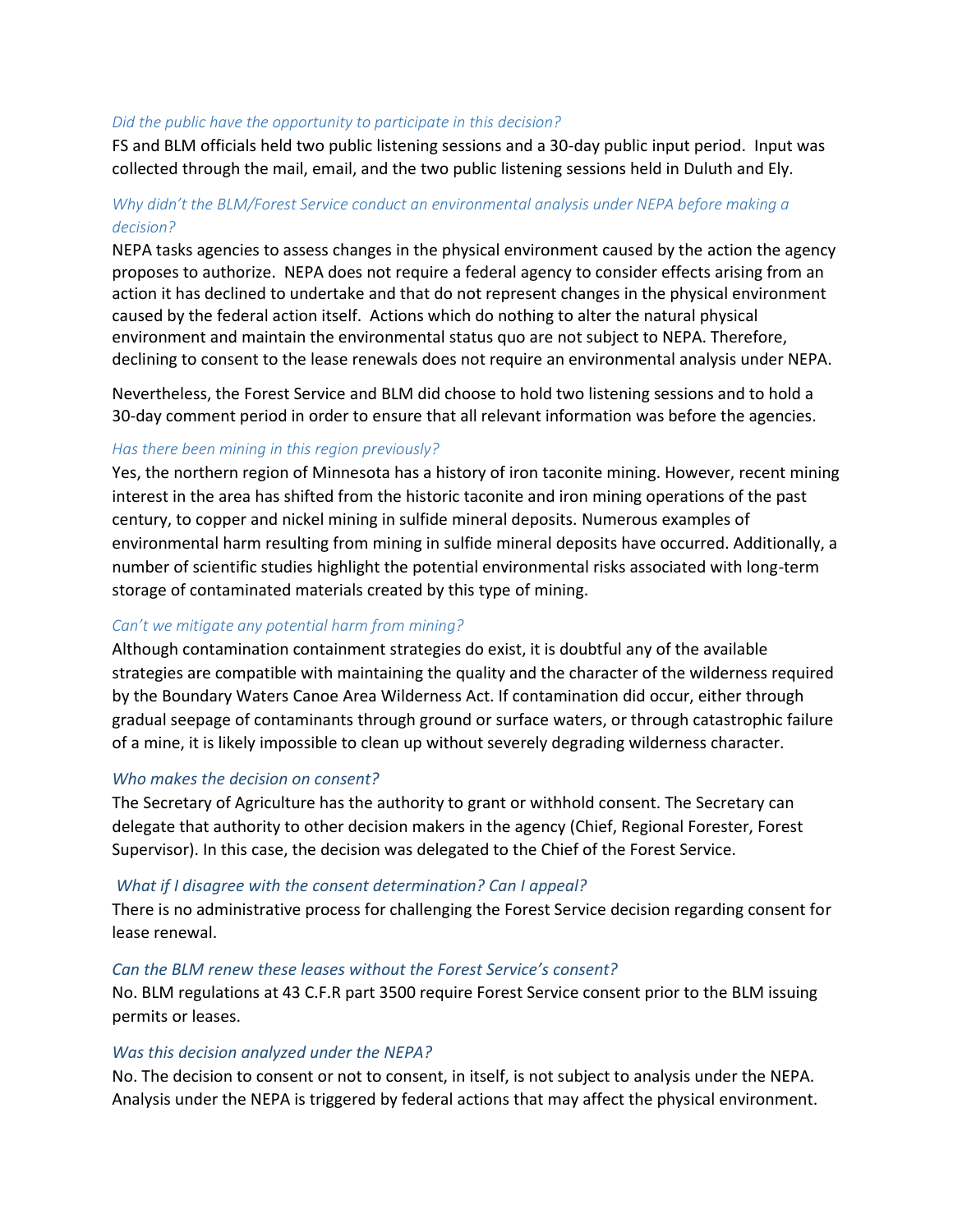Because the decision is to withhold consent, there are no physical environmental effects and further analysis under NEPA is unwarranted.

# *What is the process for determining consent?*

The Forest Service's decision whether or not to consent to the lease renewals is based in current law and policy. BLM regulations at 43 C.F.R part 3500 require Forest Service consent to the BLM prior to issuing permits or leases. Additionally, the Forest Service has regulatory authority to grant or deny consent to lease renewals within national forest boundaries in Minnesota (16 U.S.C. § 508b, 60 Stat. 1099). Taken together, this grants the Forest Service discretion to determine if permits or leases are in the best interest of the public and whether surface resources can be adequately protected.

# *Why are the agencies pursuing a different process to renew Twin Metals' leases than followed in 1989 and 2004?*

Following a request from the Bureau of Land Management asking that the "USDA Forest Service provide, in writing, a decision on whether it consents or does not consent to renewal of the leases," the Forest Service followed the review process outlined in the Forest Service Manual (FSM 2800) to make the consent determination.

The BLM request for a consent determination is in accordance with the USDI Solicitor's Memorandum M-37036, stating the renewal of BLM leases MNES-1352 and MNES-1353 are discretionary by the BLM. Based on this position and within the authorities granted in 16 USC 508b and 60 Stat. 1099, the BLM Eastern States office requested in a June 3<sup>rd</sup>, 2016 letter that the "USDA Forest Service provide, in writing, a decision on whether it consents or does not consent to renewal of the leases."

# *If NEPA is not done, how can you have environmental concerns?*

The risks to the environment posed by mining in sulfide mineral deposits, like those found within the proposed lease renewals, are well-documented. There is a great deal of scientific literature on mining in sulfide mineral deposits, including studies on their environmental impact, which support reasonable concern for potential impacts within the watershed.

# *What about social or economic effects – don't you have to analyze them?*

The Forest Service understands that the decision not to consent to lease renewal could have social and economic effects. Although social and economic effects do not individually trigger a NEPA analysis without associated physical environmental effects (40 CFR 1508.14 and 36 CFR 220.4(a) (3)), they were an important consideration in the consent determination.

## *Was the public input period the same as initial scoping under NEPA?*

No, the public input period was a voluntary action, unrelated to NEPA, taken by the Forest Service to ensure officials fully appreciate public sentiment toward the proposed lease renewals. The public input period does not initiate environmental review under NEPA.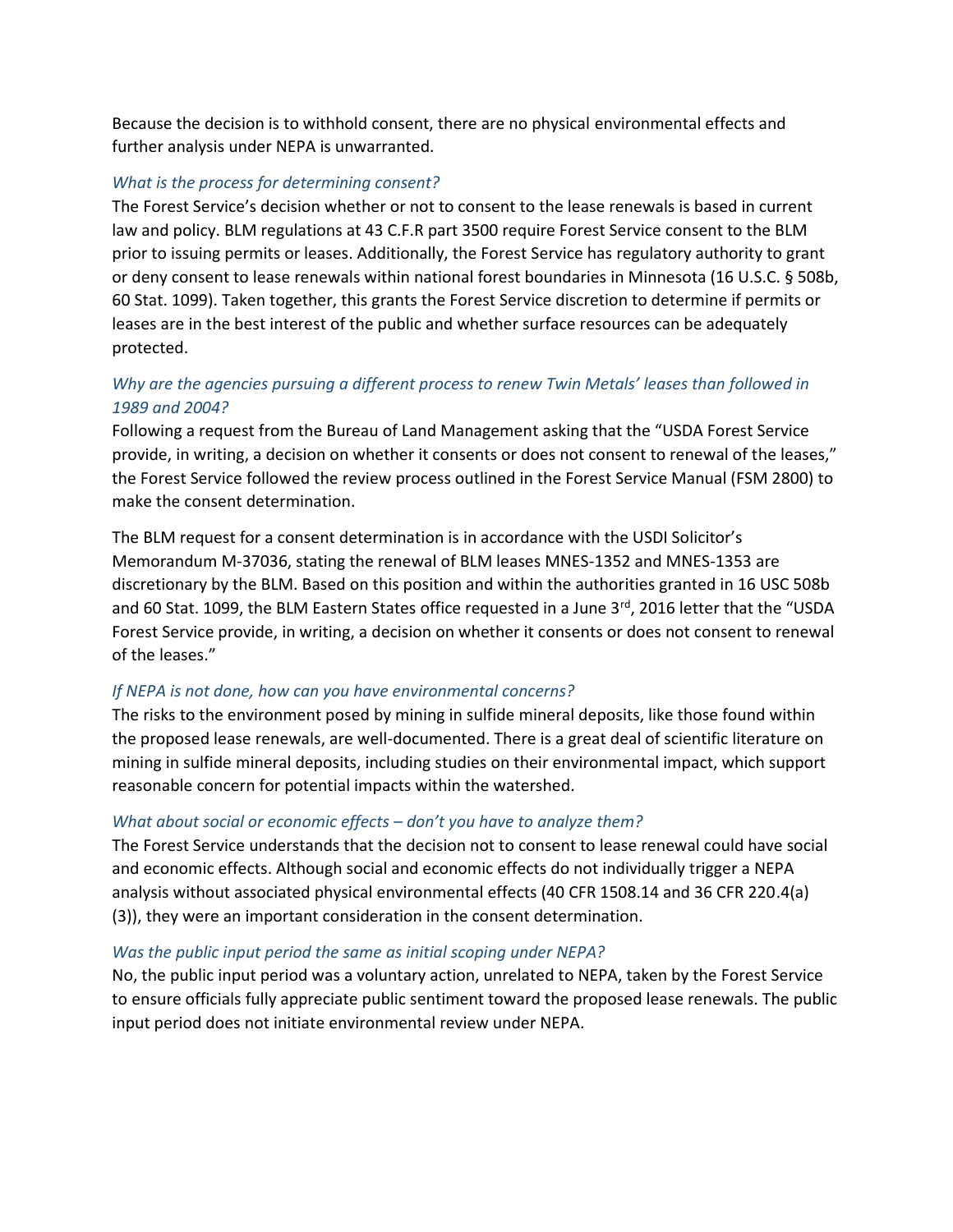# *How did the Forest Service use public input? How will it be shared?*

Public input was gathered and summarized, based on issues raised, to identify new information and to give Forest Service decision makers a broad understanding of the range of public concerns prior to making their final consent decision.

# *How much and what kind of public input did the Forest Service receive?*

Approximately 30,000 individual emails were received including form letters, master forms with multiple signatures, and unique messages. A total of approximately 120 paper letters and petitions containing nearly 60,000 signatures were received. The public input ranged from full support for lease renewal to complete opposition.

## *How long did the listening sessions last? How many people spoke?*

The listening sessions each lasted 2.5 hours. At the public listening sessions, a total of 89 people provided verbal input.

## *Why was the first listening session held in Duluth?*

Based on past public input on similar issues, listening session attendees were expected to come from the Twin Cities, the Iron Range and other nearby communities. The Forest Service wanted a centrally-located facility related to stakeholders who had expressed interest. More than 2,000 people were expected to attend the listening session so a large venue was needed to hold everyone. The Duluth Entertainment and Convention Center is the only location in northern Minnesota that can accommodate a crowd that large, that has an adequate sound system, provides set up and take down support, and can effectively support internet live streaming.

## *Why did the Forest Service add a second public listening session?*

The Forest Service held a second listening session in Ely to address the strong expression of concern by elected officials and citizens living on the Iron Range that Duluth is not a reasonable location for them to travel to participate.

## *Why didn't the Forest Service plan a listening session on or near the Iron Range in the first place?*

The DECC in Duluth was selected as the site that met all three criteria for a listening session: 1. Could accommodate at least 2,000 people, 2. Centrally-located relative to interests from the Twin Cities and the Iron Range, and 3. Acoustics along with technical and logistical support desired. The intent was to effectively provide a large-scale event to gather the full range of public input.

*Why did the Forest Service state a concern, rather than just asking people what their concerns are?* The Forest Service believes this was the most honest and transparent approach.

*How will this affect the PolyMet Land Exchange? When will the final PolyMet decision be published?* The Twin Metals leases are unrelated to, and have no impact on, the PolyMet Land Exchange decision.

# *Why is the process for the PolyMet Land Exchange (Northmet project) different from the one for the Twin Metals Lease Renewals?*

The Twin Metals Leases involve federal minerals, which the Bureau of Land Management is authorized to manage on behalf of the federal government. These federal minerals are located